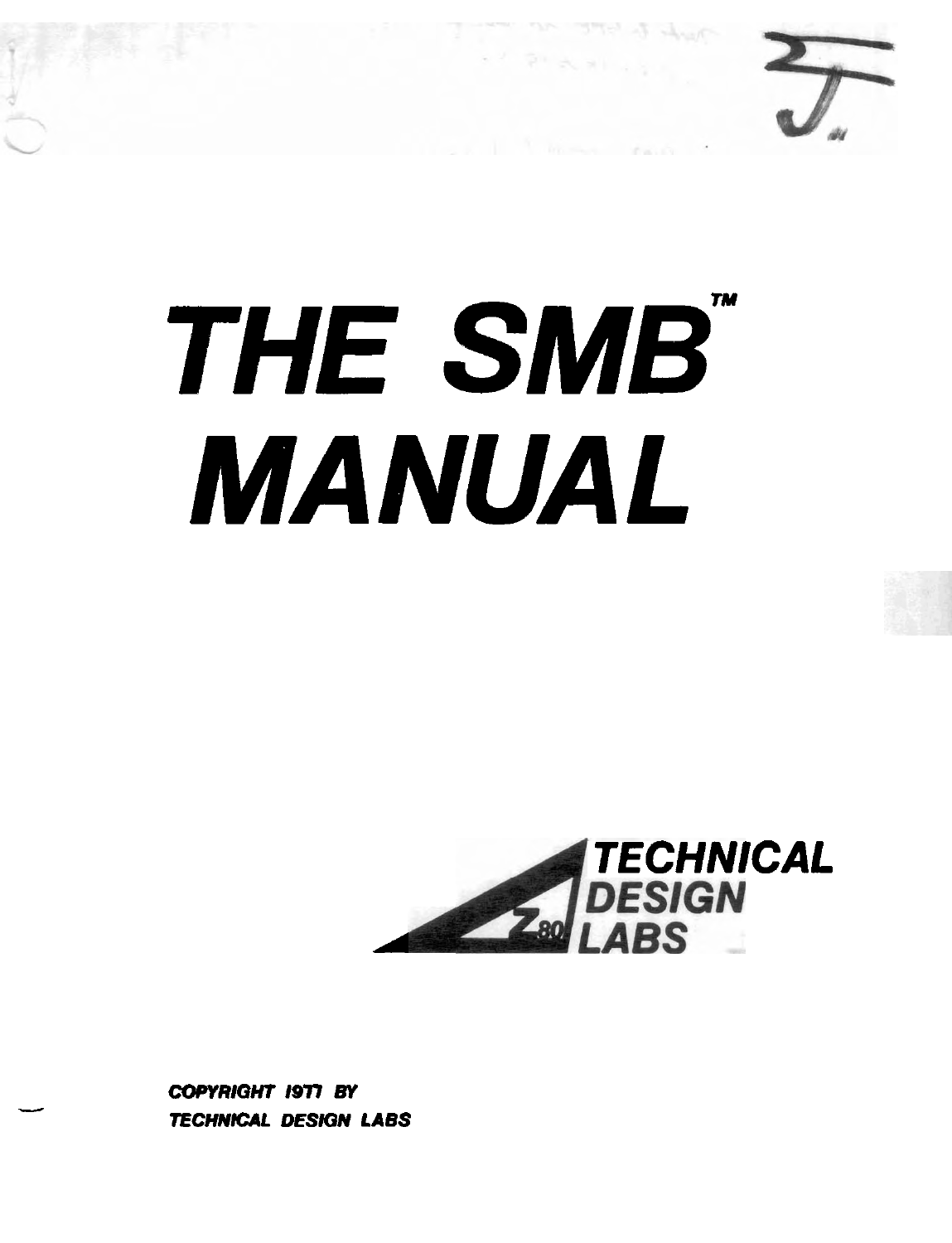# SYSTEM MONITOR BOARD

ls geva<br>La font User's Manual

> Copyright 1977  $\bar{b}y$

TECHNICAL DESIGN LABS, INC.

RESEARCH PARK, BUILDING H

1101 STATE ROAD

PRINCETON, NEW JERSEY 08540

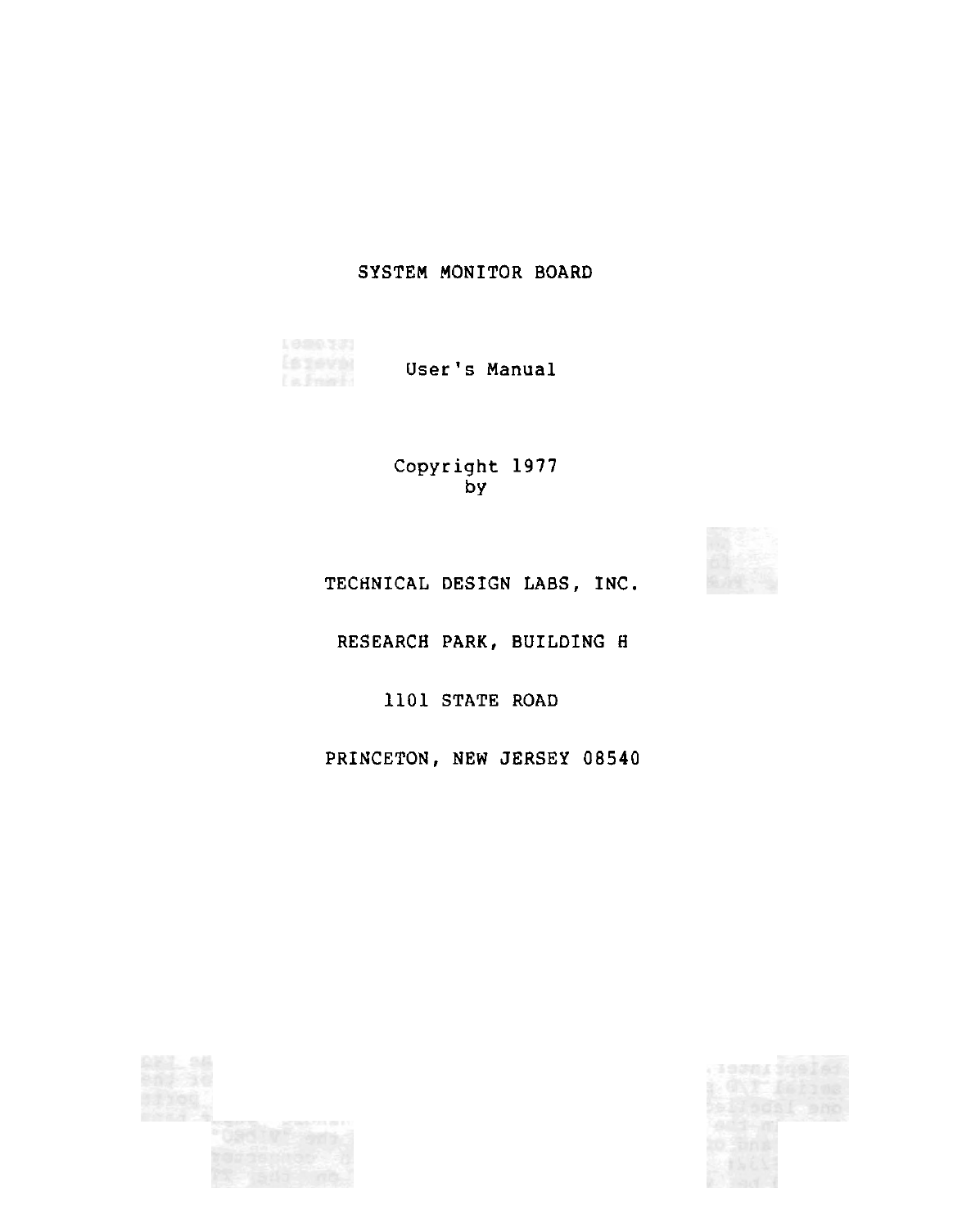System Monitor Board User's Guide

### INTRODUCTION:

The System Monitor Board (SMB) is designed to be used with the Technical Design Labs 2-80 CPU board, the ZPU. As such it is meant to operate in an S-100 bus computer mainframe such as TDL's Xitan series. The SMB is extremely versatile in that it will perform the functions of several boards all on one. The following is a list of it's princial functions:

- 1. 2K MONITOR operating system (the ZAPPLE(tm) Monitor) in ROM (read only memory).
- 2. 2K RAM, read/write storage for user programs, auxilliary monitor routines, and/or stack area.
- 3. 2 SERAL 1/0 PORTS, 110-9600 baud, RS232 or 20ma current loop for each port. and for TTY, CRT terminal, or other serial device.
- software-intialized via the monitor. Can be used<br>for TTY, CRT terminal, or other serial device.<br>ARALLEL I/O PORT, bi-directional, can be<br>configured as an input or output port or<br>dynamically\_changed under program control. 4. PARALLEL I/O PORT, bi-directional, can be<br>configured as an input or output port or dynamically-changed under program control. configured as an input or output port or<br>dynamically-changed under program control.<br>5. SENSE SWITCH INPUT PORT, allows the user to specify<br>the I/O configuration which the system will
- the  $I/O$  configuration which initialize to.
- 6. 1200 BAUD CASSETTE INTERFACE- Allows rapid loading and dumping of programs/data in either
- checksummed hex file or a binary image format.<br>JUMP TO MONITOR- Contains circuitry 7. JUMP TO MONITOR- Contains circuitry for automatically jumping to the monitor at FOOOH prompted by a power on clear (POC) and/or reset.

 $TTY - tabl$ 

#### 2.2 CONNECTION

How to hook up various I/O devices to the SMB.

#### 2.2.1 TTY

TTY stands for Teletype (a registered trademark for the Teletype Corp.) which is the brand name fo the most popular teleprinter. You may hook up your TTY to either of the two serial I/O ports. That is, the one labelled "TTY" or the one labelled "VIDEO". The diference between the two ports lies in the fact that the monitor will handle paper tape input and output via the "TTY" and not via the "VIDEO" port. TTY RS232: Using the standard EIA 25 pin connector which should be wired to the proper places on the TTY, the following connections should be made: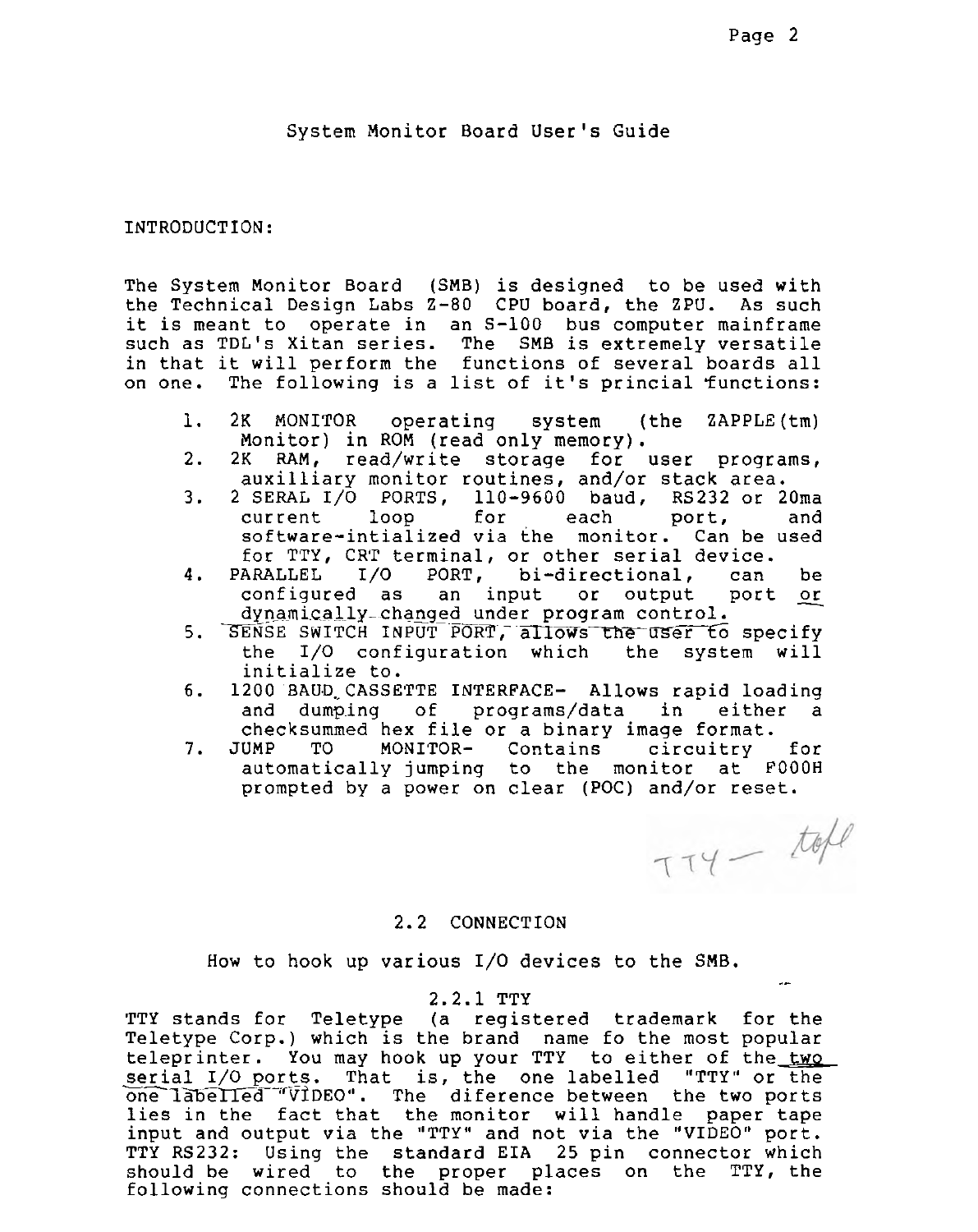| TTY (DB25)                    | SMB $(J1)*$                     |
|-------------------------------|---------------------------------|
| 1 Frame Ground                | <b>16 Ground</b>                |
| 2 Transmit American           | 13 TTY Input RS232              |
| 3 Receive                     | 11 TTY Output RS232             |
| 4 Request to Send             | $-10$ TTY 20ma IN               |
| 5 Clear to Send $\sim$        | 14 minus $(-)$ 12 volts         |
| 6 Data Set Ready<             |                                 |
| 7 Signal Ground               | * Jl on the SMB is the blue     |
| 8 Rec'd Line Detect           | Ansley ribbon cable connector   |
| 20 Data Terminal $\leftarrow$ | at the top right corner of the  |
| Ready                         | board.                          |
|                               | ** Lift pin 8 of U32 (1489) out |
|                               | of the socket if this jumper    |
|                               | is not installed.               |

TTY RS232 Checklist:

Make the following connections on the 25 pin RS232 connector (DB25) going to your TTY.

- ( ) Connect a jumper between pin 4, Request to Send, and pin 5, Clear to Send.
- () Connect a jumper between pin 6, Data Set Ready, pin 8, Received Line Signal Detect, and pin 20, Data Terminal Ready.
- ( ) Connect a jumper between pin 1, Frame Ground, and pin 1, Frame Ground, and pin 1, Frame Ground, and pin

Make the following connections on the SMB's J1-- the blue Ansley ribbon cable connector at the top right of the board.

( ) Connect a jumper between pin 10, TTY 2Oma IN, and pin 14, Minus (-) 12 Volts. Note: This is to disable the 20ma loop circuit. The RS232 circuit will not  $\swarrow$ work if this is not done. The same disabling can also be accomplished by lifting pin *9* of IC 032 (1489) out of its socket.  $\mathcal{F}^{\mathbb{R}}$ 

Make the following connections between the DB25 connector and J1 on the SMB.

- ( ) Connect pin 1 of the DB25 to pin 16 of J1.<sup>2</sup><br>( ) Connect pin 2, Transmit, of the DB25 to
- Connect pin 2, Transmit, of the DB25 to pin  $13_L$  TTY RS232 IN, of J1.
- ( ) Connect pin 3, Receive, of the DB25 to pin  $11$ , TTY FS232 OUT, of J1.

TTY 20ma CURRENT LOOP:

Connection to the TTY's current loop can be made at either the Terminal Strip (TS) or 52. Note: In this reference, Jl refers to the jack on the SMB and J2 refers to the jack on the TTY. Follow the following proceedure: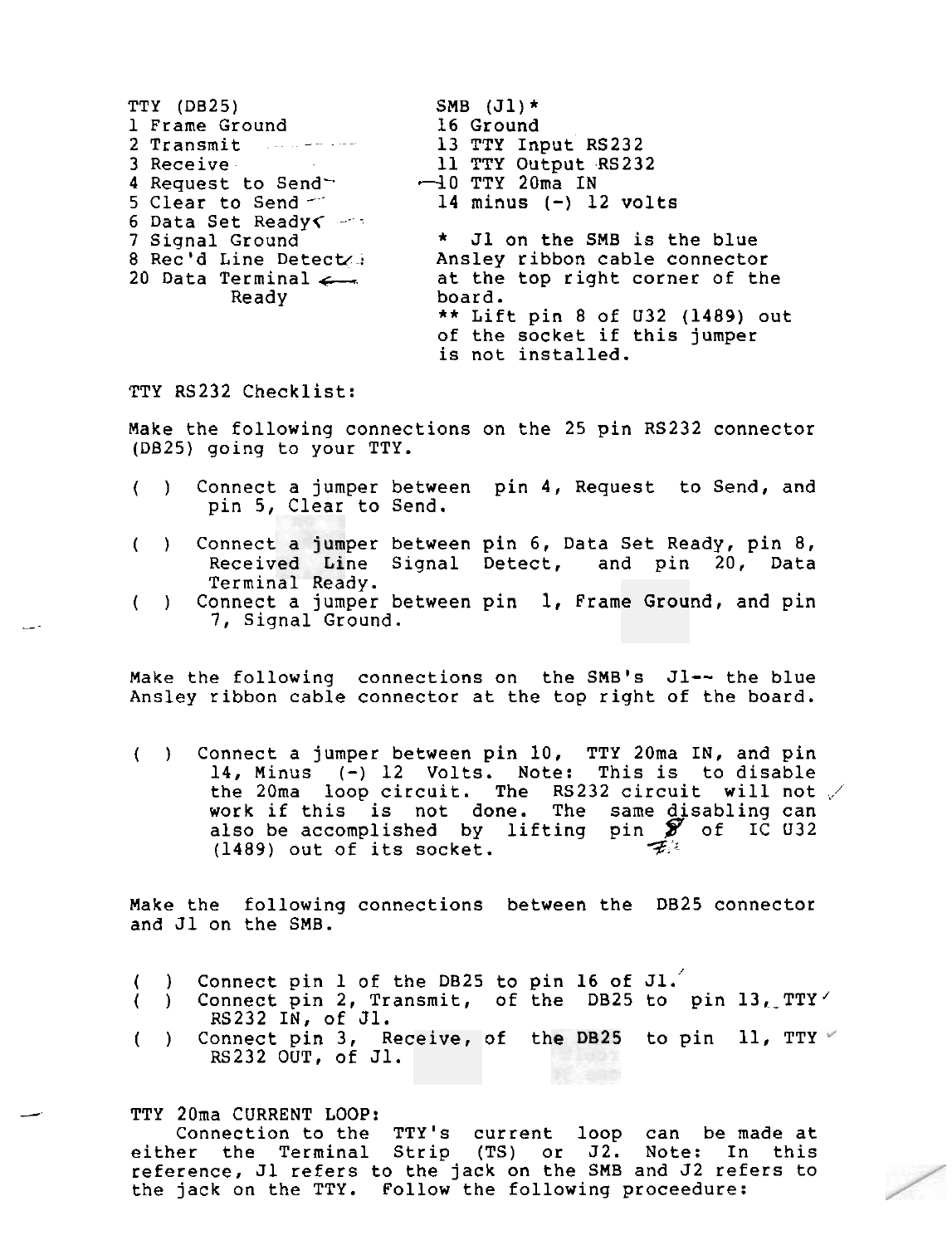- ( ) Connect pin 8 of Jl to either pin 6 of TS or pin 7 of **J L.**
- ( ) Connect pin 10 of J1 to either pin 4 of TS or pin 6 of 52.
- ( ) Connect pin 14 of J1 to either pins 3 and 7 of TS or pins  $5$  and  $8$  of  $J2$ .
- ( ) Make sure pin 8 of IC U32 (1489) has not been removed from its socket.

# 2.2.2 VIDEO

You may connect either a TTY or a CRT terminal to the "Video" port, however, a CRT terminal is usually conneected. The connections are very similar to the TTYconnections. Refer to the TTY section for any abbreviations used here without explanation. The explanations are not repeated.

- ( ) Make the same 3 jumper connections on e DB 25 as described for the TTY (i.e.-  $4$  to 5, 6 to 8 and 20, and  $l$  to  $7$ ).
- ( ) Connect a jumper between pins 12 and 14 of J1. Note: This disables the video port's 20 ma. loop circuit. This may also be done by removing pin  $6$  of IC U32 (1489) from its socket.
- Connect pin 1 of DB 25 to pin 16 of J1.
- ) Connect pin 2, Transmit, of DB 25 to pin 15, VIDEO RS232 IN, of J1.
- ( ) Connect pin 3, Receive, of DB 25 to pin 9, VIDEO RS232 OUT, of Jl.

VIDEO 20 MA CURRENT LOOP:

There should be two sets of 2 wires. One set for the keyboard and one set for the screen. Proceed as follows:

- ( ) Take one wire from each of the two sets of wires and connect them together. Then connect that junction to the minus  $(-)$  12 volts on J1 (pin 14).
	- Note: Some terminals provide their own -12 volts and must be

connected to it to work in the current loop mode. Check .-

- the terminal's manual.
- ( ) Connect the one remaining wire from the terminal's keyboard circuit to the VIDEO 20MA IN (pin 12) of J1.
- ( ) Connect the one remaining wire from the terminal's screen circuit to the VIDEO 20MA OUT (pin 9) of Jl.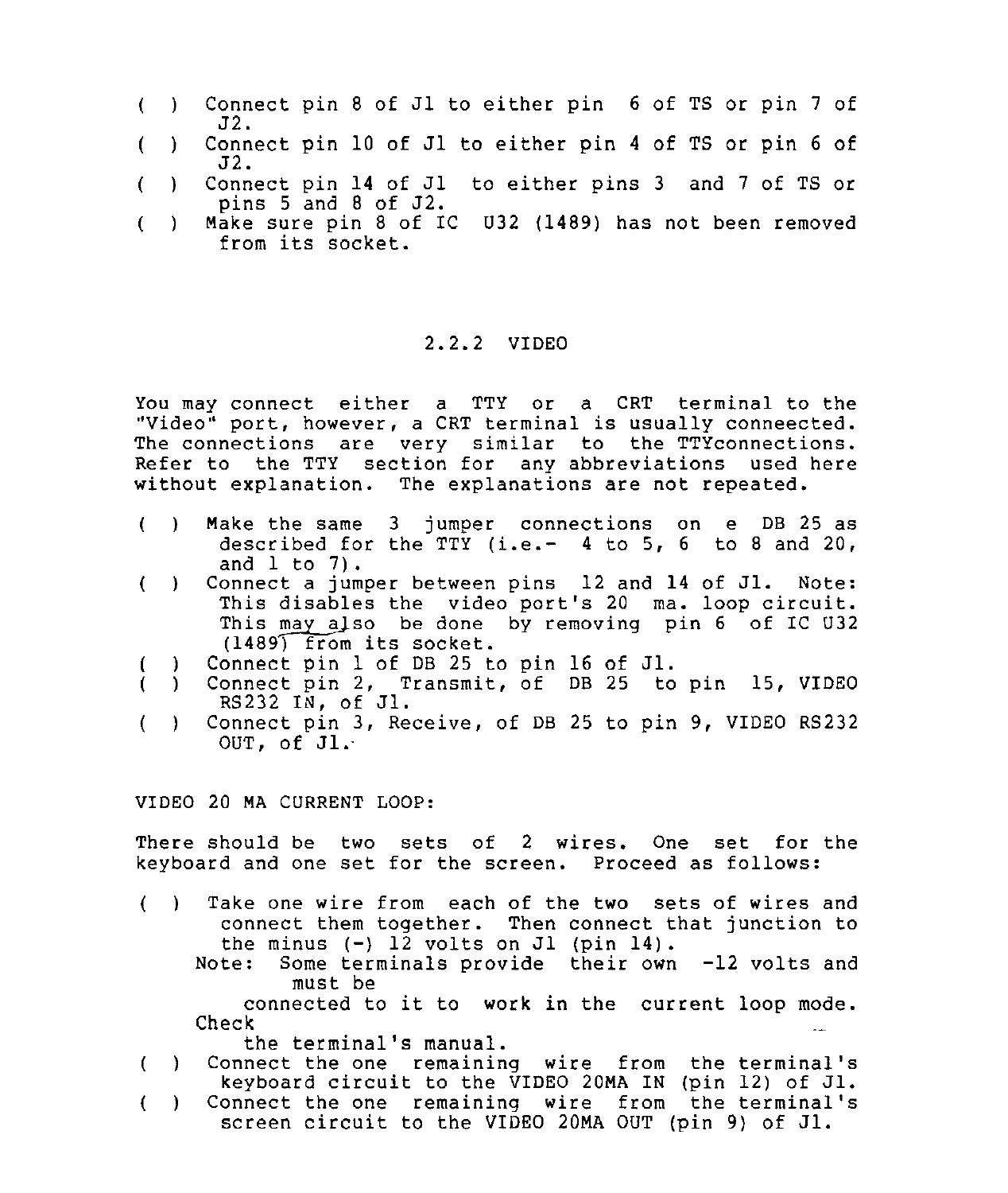#### 2.2.3 CASSETTE:

At the top of the SMB, to the right of U33, there are three connection points. The far left of these is labelled with an "R" and an arrow pointing up. The center one is labelled "GND" for ground. And the far right one is labelled with a "P" and an arrow ponting downward. The following is the connection proceedure:

- ( ) Connect the shields of two shielded audio cables together and then connect them to th center **("GND")**  terminal.
- ( ) Connect the center wire of the one going to the recorder's input to the left terminal ("R").
- ( ) Connect the center wire of the cable coming from the recorder's output to the right terminal ("P").

2.2.4 PARALLEL PORT:

-

See the schematic for the pin designtions on J1 which pertain to the parallel port. They are labelled "PB" for the port's data bits and "CB" for the port's control bits.

#### 2.3 SETTINGS

How to configure jumpers and dip switches.

2.3.1 POC/RESET JUMPER:

At the bottom of the SMB and below IC U9 there is a jumper arrangement. There are three terminals comprising the jumper arrangement. One is not labelled and the other two are labelled POC and PRESET respectively. jumper between the unlabelled terminal and one of the others. If you connect the jumper to the POC, a jump to the monitor will occur when the power is turned on. If TDL's ZPU board is used, the jump to the monitor will also occur during a reset since the ZPU issues a POC during reset. Shoud this be undisireabe in your system it can be easily disabled by severing the connection between the POC and reset line on the ZPU. Consult the ZPU schematic to find this connection. If you connect the jumper to the PRESET, a jump to the monitor will occur only when the reset switch is activated.

week 5.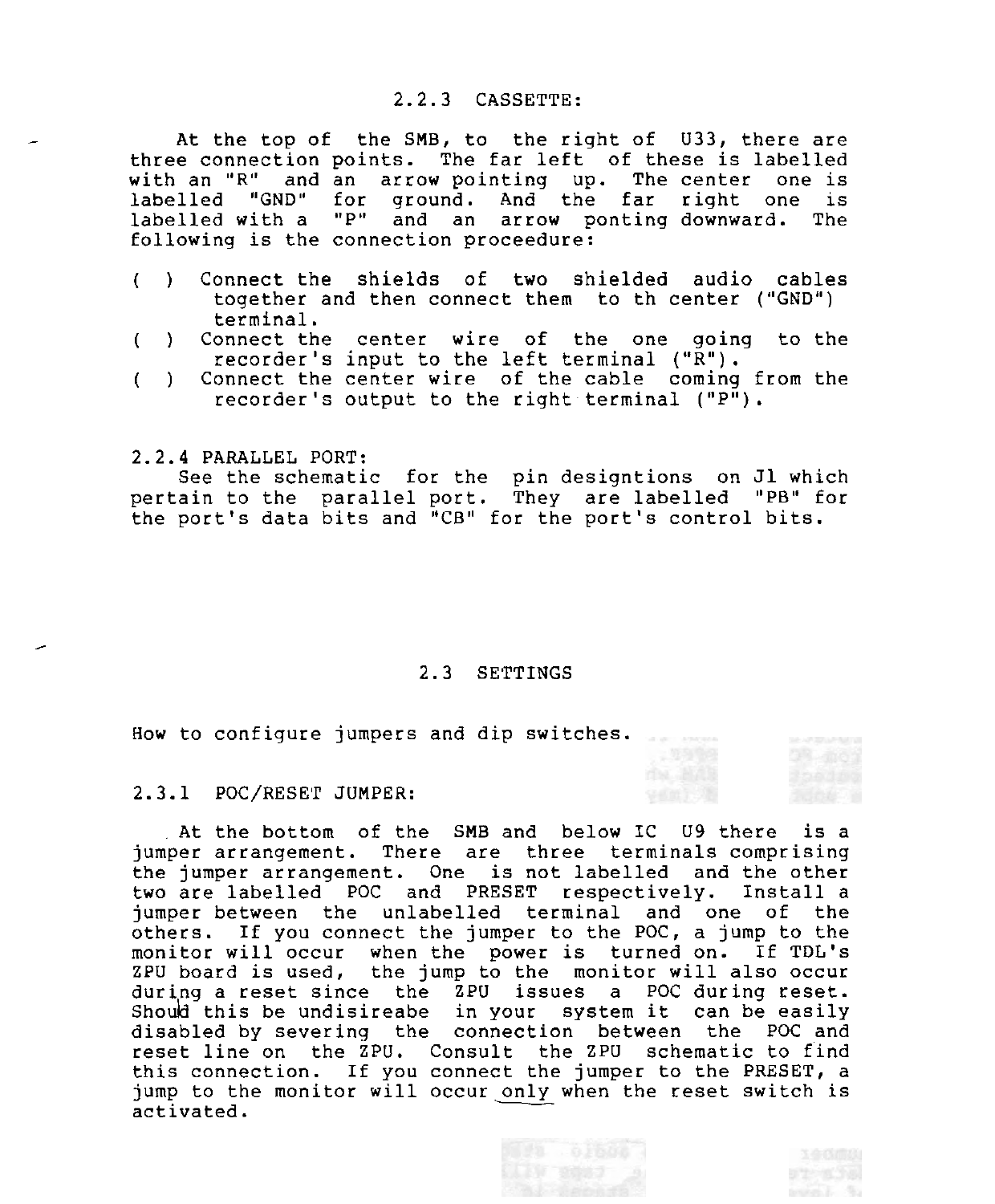# 2.3.2 BAUD RATE JUMPERS:

I

Immediately above IC  $U24$  (14411) in the upper left of board, there are the "baud rate jumpers". There are two the board, there are the "baud rate jumpers". There are two main terminals /labelled "TTY" and "VIDEO" respctively. To their left is a row of Augat pins which may not have a silk-screened llabel indicating their function. These are the individual baud rate termnals. From left to right they are:  $9600$ , $4800$   $\frac{1200}$ , $600$ , $300$ , and  $110$  baud. To set the SMB for the correct baud rate for the "TTY" port, merely place the jumper wire from the "TTY" terminal into the baud rate terminal which corresponds to that of the "TTY" port's terminal (usually 110). If a terminal is connected to the "VIDEO" port, place the VIDEO jumper into the proper baud rate pin (usually 9600). If the baud rate of both the "TTY" and the "VIDEO" ports are the same, there is an extra pin on each so that either one may be plugqed into the other first and the remaining one plugged into the correct baud rate pin.

# 2.3.4 MEMORY PROTECT SWITCHES- S1 & S2:

In the upper left of the board there is a 4 bit dip switch. The two top switches are S1 and S2 respectively. The two top switches are S1 and S2 respectively.<br>ects a 1K segment of the SMB's 2K RAM memory. S1 Each protects a 1K segment of the SMB's 2K RAM memory. protects the RAM from F800 to FBFF and 52 protects the RAM from FCOO to FFFF. Depressing the right side of the switch protects the RAM while depressing the left side causes it to be unprotected (may be written into as well as read from).

# 2.3.4 CASSETTE SWITCHES- 53 & 54:

Located directly below and on the same 4 bit dip switch as the RAM protect switches are two more switches, S3 and S4 respectively. S3 is used to choose either a microphone (MIC) of auxilliary (AUX) input for the cassette interface. This setting must match with the type of input your recorder has. Some have both. Depessing the right side of the<br>switch selects the AUX input and depressing the left side (MIC) of auxilliary (AUX) input for the cassette interface.<br>This setting must match with the type of input your recorder<br>has. Some have both. Depessing the right side of the<br>switch selects the AUX input and depressing the switch causes the date coming into the interface to be inverted. If a particular cassette recorder has an oddnumber of inverting audio stages in its input circuit, the data-recorded on the tape will be inverted. If the number of inverting audio stages in its output is odd, the data will appear inverted from what was recorded on the tape. Thus two conditions exist. One in which the data is either inverted or not on RECORD. And the other in which the data is either inverted or not on PLAYBACK. When recording a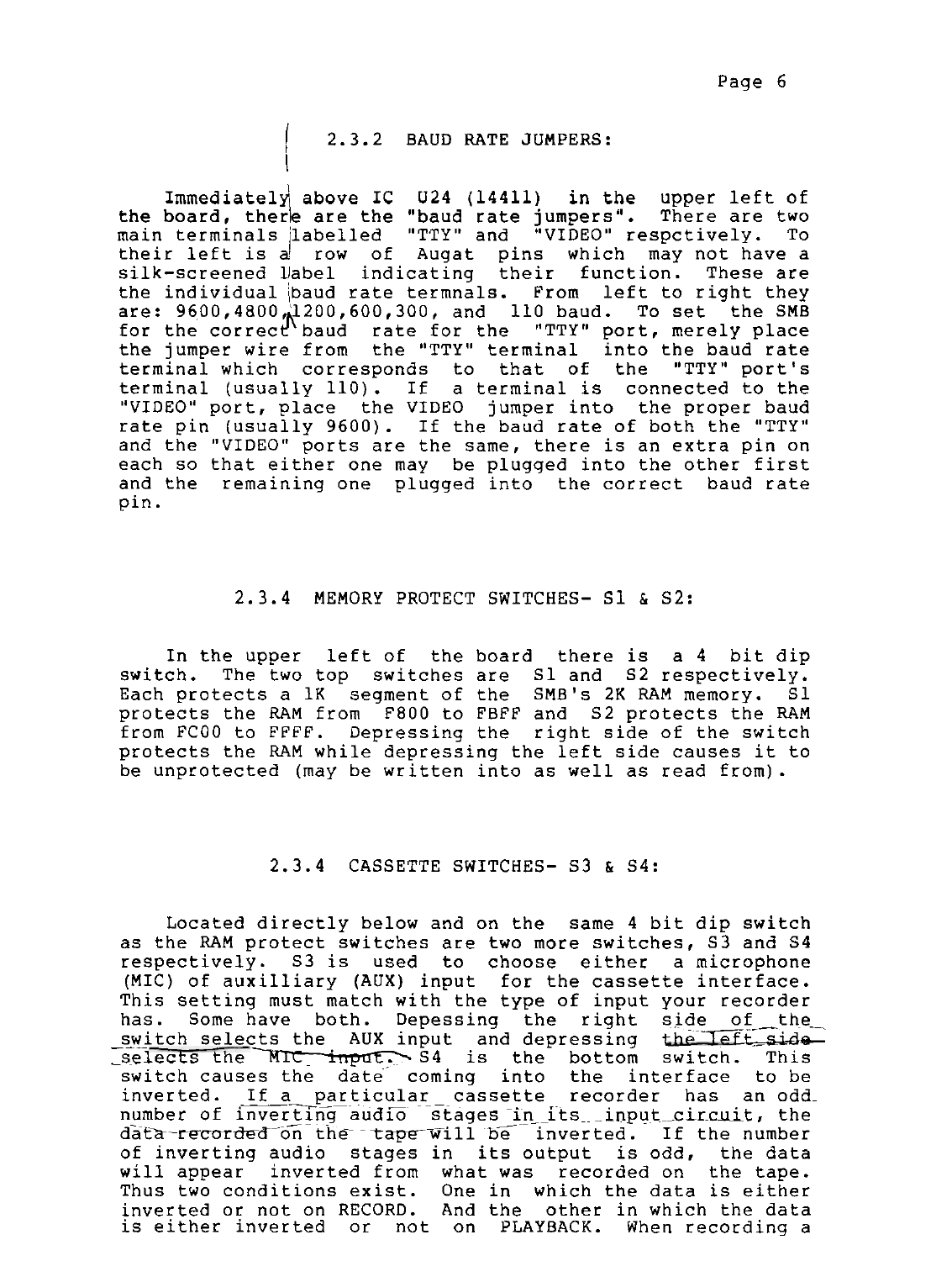tape and playing it back on the same unit, it is a simple matter to determine the position of the invert switch. It will be the same for all such recordings. However, when playing back tapes recorded on another unit, the switch should be tried in the opposite position if the recording unit did not have the same inversion as yours. Trial and error will find the correct setting quickly.

#### 2.3.5 SENSE SWITCHES

This port Consists of an 8-bit dip switch which is located in the upper right corner of the System Monitor Board and is examined by the operating system everytime initialization occurs (i.e.- whenever the system is reset). It will determine which of the user's 1/0 devices is to be assigned to each one of the four (4) LOGICAL DEVICES. The four LOGICAL DEVICES are as follows:<br>
a *(CONSOLE*) The console nich of the<br>
of the<br>
ICES are a his port consists of an 8-bit dip switch which is located<br>
in the upper right corner of the System Monitor Board and is<br>
xamined by the operating system everytime initialization<br>
ccurs (i.e.- whenever the system is reset).

- which enables the user to communicate to the<br>computer and observe it's response. computer and observe Teletypes (tm) and CRT terminals are the most commonly used console devices.
	- b. APE READER,& The tape reader is defined as the -- YeTice which allows the computer to input from paper or magnetic tape. TTY paper tape readers, high speed paper tape readers, and cassette decks are typical tape reader devices.
		- c. TAPE PUNCH The tape punch is defined as the device which allows the computer to output to paper or magnetic tape. TTY paper tape punches, high speed paper tape punches, and cassette decks are typical tape punch devices.
		- d. LIST DEVICE The list device is defined as the device used for hard copy output. It is typically a line printer.

The dip switch is physically arranged upside down on the board. This is done so that while looking at the top row of switch paddles, a logical **0** is represented as a pushed in paddle and a logical 1 as a protruding paddle (accomplished by depressing the BOTTOM switch paddle). If you take a look at the switch you will notice that each of the eight switches is numbered starting with  $1$  on the right and ending with  $8$  at the left.

witches 1 & 2 specify the CONSOLE device. Switches 3 c 4 specify the TAPE READER device. Switches 5 & 6 specify the TAPE PUNCH device. Switches 7 & 8 specify the LIST DEVICE.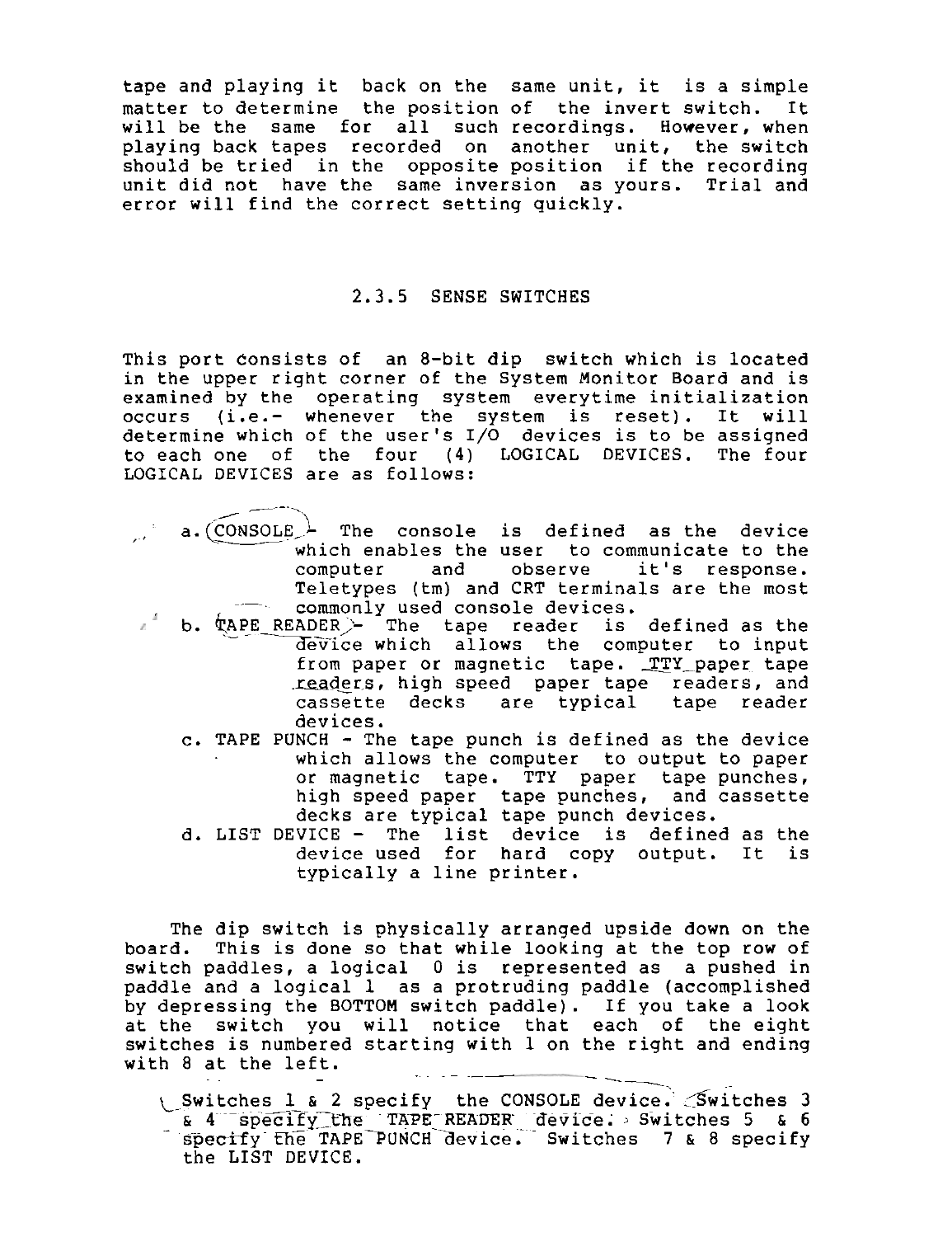The following is a table showing how the switches are configured to enable the various  $1/0$  devices to be assigned as one or more of the LOGICAL DEVICES:

| LOGICAL<br>DEVICE > > > LIST PUNCH READER CONSOLE     |  |           |  |  |  |                            |  |         |                                              |  |
|-------------------------------------------------------|--|-----------|--|--|--|----------------------------|--|---------|----------------------------------------------|--|
| Switch $>$ > > 8 7 6 5 4 3 2 1<br>. <i>.</i> .        |  |           |  |  |  |                            |  |         |                                              |  |
| Teletype > > $0 \t0 \t0 \t0 \t0 \t0 \t0 \t0$          |  |           |  |  |  |                            |  |         |                                              |  |
| Video <crt> 0 1 x x x x <math>\wedge</math> x x</crt> |  |           |  |  |  |                            |  |         |                                              |  |
| High Speed * x x 0 1 0 1 x x                          |  |           |  |  |  |                            |  |         |                                              |  |
|                                                       |  |           |  |  |  |                            |  |         |                                              |  |
| Cassette > $>$ x x 1 0 1 0                            |  |           |  |  |  |                            |  | $X$ $X$ |                                              |  |
| Batch Mode (**) x x x x x x x 1 0                     |  |           |  |  |  |                            |  |         |                                              |  |
| User Defined(*) 1 1 1 1 1 1 1 1 1                     |  |           |  |  |  |                            |  |         |                                              |  |
| NOTES:                                                |  | $(\star)$ |  |  |  | "x" means "not applicable" |  |         | The user must supply his own driver software |  |

-

 $\leq$ 

to interface these devices to the monitor's operating system. *yr<sup>yr</sup> (<sup>2</sup>* operating system.<br>(( \*\*) In the Batch Mode

 $r^{c}$  (\*\*) In the Batch Mode the assigned Reader becomes<br>the Console input and the List Device becomes the Console output. Note that the computer the Console input and the List Device becomes<br>the Console output. Note that the computer<br>will read from the assigned Reader as if it<br>were a keyboard and consequently the bits on<br>the tape are read and interpreted as an ASCI were a keyboard and consequently the bits on **c**" is the tape are read and interpreted as an ASCII file rather than a binary dump or hex file as  $\mathbb{R}^d$ ,  $e^{t}$  $f(x) = \begin{cases} 0 & \text{if } x \in \mathbb{R}^n, \\ 0 & \text{if } x \in \mathbb{R}^n, \end{cases}$  it normally would.

#### SOFTWARE CONTROL

Please note that the assignment of the I/O device to one of the LOGICAL DEVICES as is done by<br>the 8-bit dip switch can also be accomplished under software control by using the ASSIGN command of the monitor's operating system. For more details on<br>this consult the section dealing with the ZAPPLE<br>MONITOR. this consult the section dealing with the ZAPPLE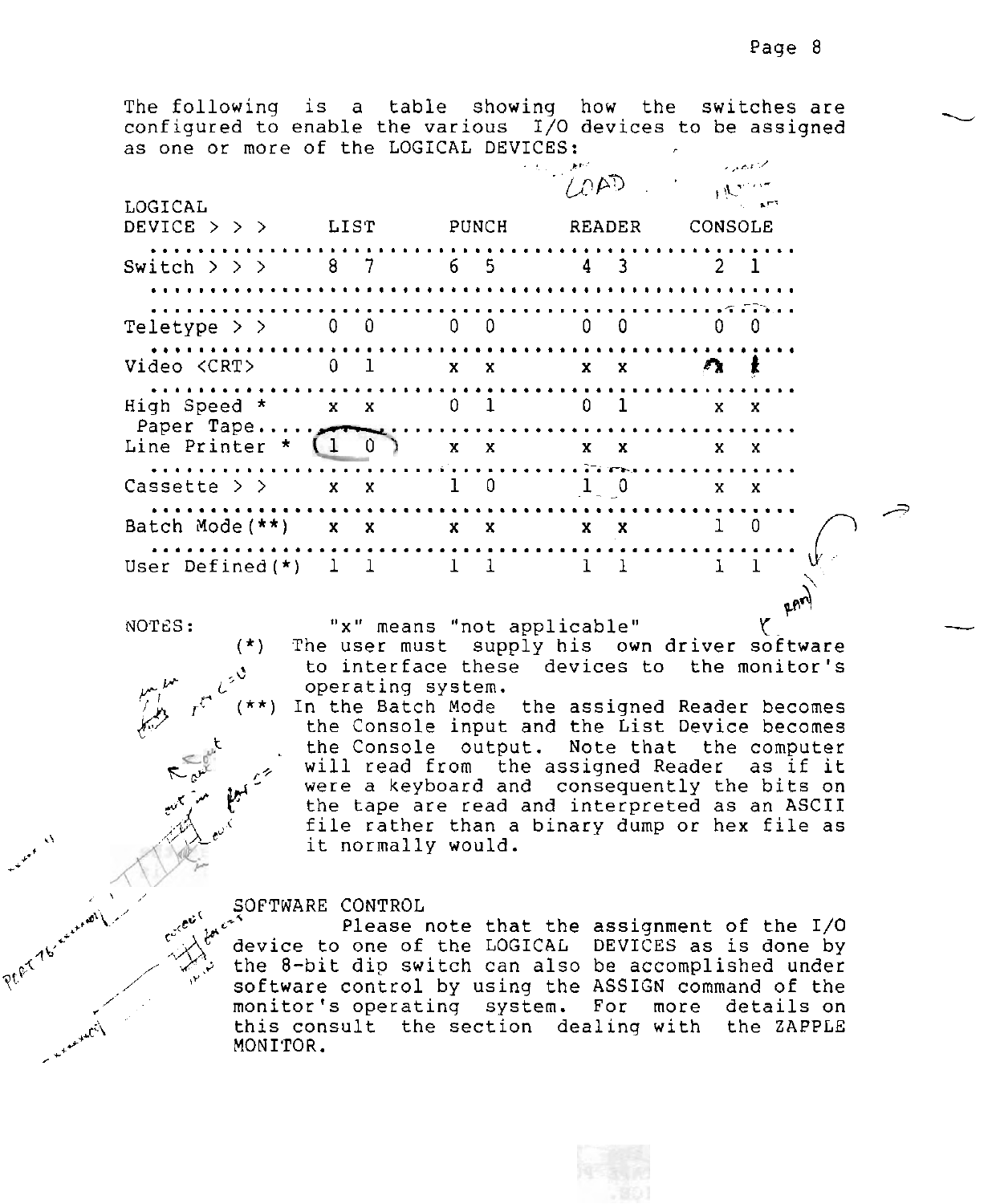#### 2.4 OPERATION

This part of the manual covers the operation of the various parts of the System Monitor Board.

#### 2.4.1 JUMP ON RESET

The System Monitor Board employs a special circuit that allows the user to exercise control over the computer by gaining access to the monitor system whenever the reset button is activated.

If the board is being used in a computer which has a front panel, the computer should be in the "RUN" mode. If the reset is then activated, the monitor will then sign on. The same is accomplished with just activation of the reset switch on those computers without front panels.

# 2.4.2 THE ZAPPLE MONI'TOR

The Zapple Monitor is a universal operatinq system with comprehensive DEBUG and 1/0 handling capabilities. It contains all the needed tools to fully debug both hardware and software as well as support the 1/0 used by the system. It has been instrumental in establishing the 1/0 independency of TDL software and thereby bringing it "big system" features not found elsewhere. All of our **cesident software contains NO 1/0 routines**<br>whatsoever! It handles all I/O through vectors at the begining of the program. As long as the 1/0 vectors are honored, then a Basic, Fortran, Text Editor, etc. program does not have to be concerned about whether the system is running a keyboard with video monitor display, model 33, CRT terminal or whatever. Another feature of the Zapple Monitor is its expandability. This feature is of tremendous use as it allows the user to attach his own additional monitor routines at the end of the monitor. Such routines often include 1/0 drivers. Typical additions might be a VDM driver routine or Tarbell cassette driver routine. Specific routines submitted to TDL will be made available to other users via TDL's newsletter and user's library. The monitor also includes many useful subroutines that may be used by user written programs. For details on these, see the assembly listing elsewhere in this manual.

THIS MONITOR WILL COME TO BE THE MOST IMPORTANT PIECE OF SOFTWARE IN YOUR SYSTEM.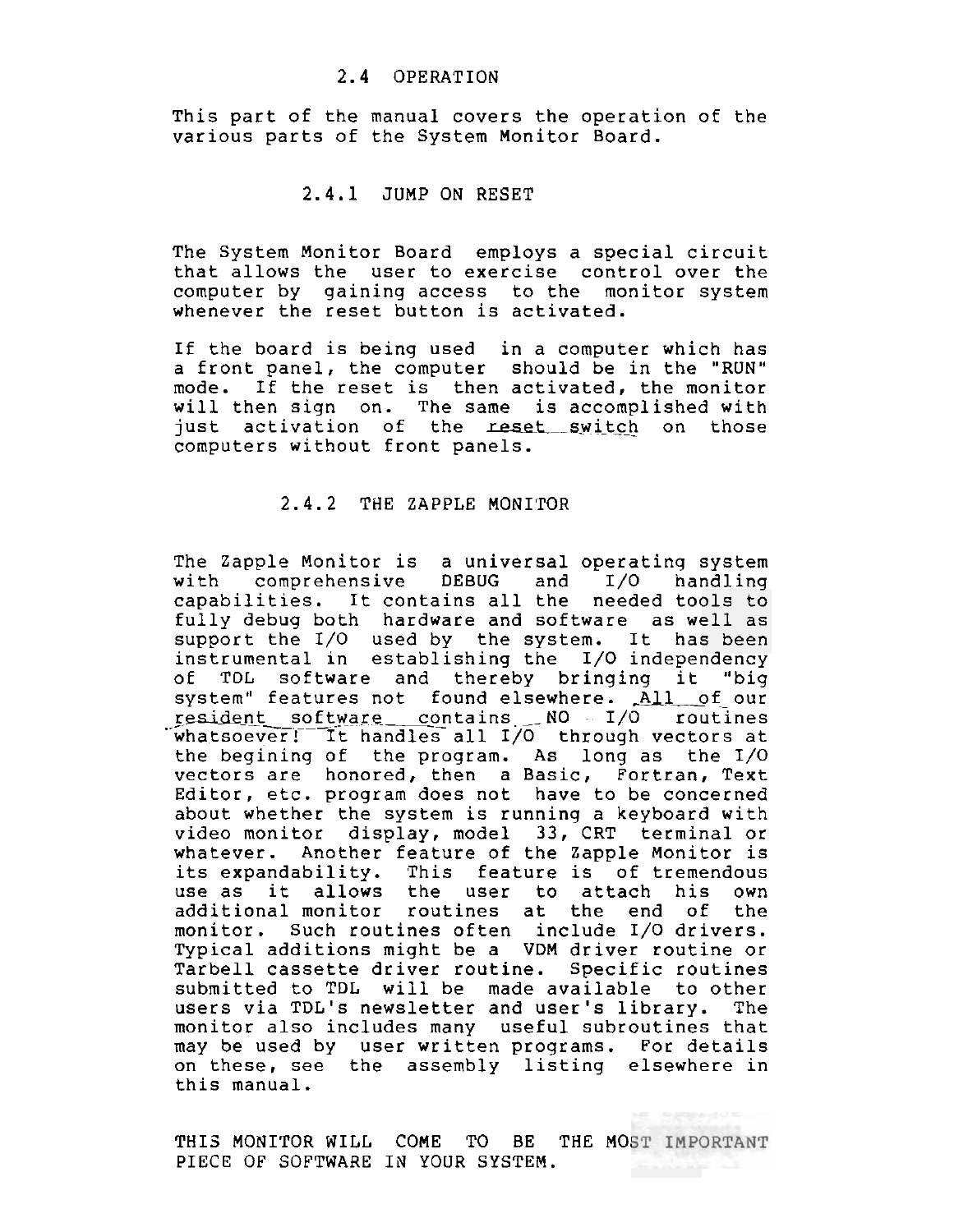The following is a list of commands for the Zapple Monitor. Precise definitions and usage notes are covered in the next section.

- <sup>A</sup> ASSIGN reader, punch, console or list device options from the console.
- <sup>B</sup> BYE (system shut down).
- <sup>C</sup> COMPARE the contents of memory with the reader input and display any differences.
- <sup>D</sup> DISPLAY the contents of any defined memory area in Hex.
- 
- E END OF FILE statement generator.<br>F FILL any defined area of memory with a  $F - FILL$  any defined area of constant.<br>G - GOTO an
- an address and execute. With breakpointing.
- HEX MAIH. Gives the sum and difference of two Hex numbers.
- $-1$  \* USER DEFINED.
- JUSTIFY MEMORY a non-destructive test for hard memory failures.<br>- K \* USER DEFINED.
	-
	- L LOAD a binary file.
	- LOAD a binary rife.<br>- MOVE a defined mem<mark>ory ar</mark>ea to another starting address.
	- address.<br>- NULLS to the punc<mark>h devi</mark>ce.<br>\* USER DEFINED.
	-
- -0 \* USER DEFINED.<br>
P PUT ASCII characters into memory from the<br>
keyboard.
	- $Q$  QUERY I/O ports may output or input any value to or from any 1/0 port.
- $R$  READ a Hex file. Performs checksum, relocating, offsetting, etc.
- <sup>S</sup> SUBSTITUTE and/or examine any value at any address (in hex).
- <sup>T</sup> TYPES the contents of a defined memory block in their ASCII equivalent.
- U UNLOAD a binary tape to the punch device.
- <sup>V</sup> VERIFY the contents of a defined memory block against that of another block and display the differences.
- $W WRITE$  a checksummed hex file to the punch .<br>device.
- <sup>X</sup> EXAMINE and/or modify any or all registers includinq the special Z-80 registers.
- **XI-** EXAMINE and/or modify any or all of the 280's prime registers.
- <sup>Y</sup> "Yis there". Search memory for defined byte strinqs and display all the addresses where they are found.
- <sup>Z</sup> **"2** end". Locate and display the highest address in memory.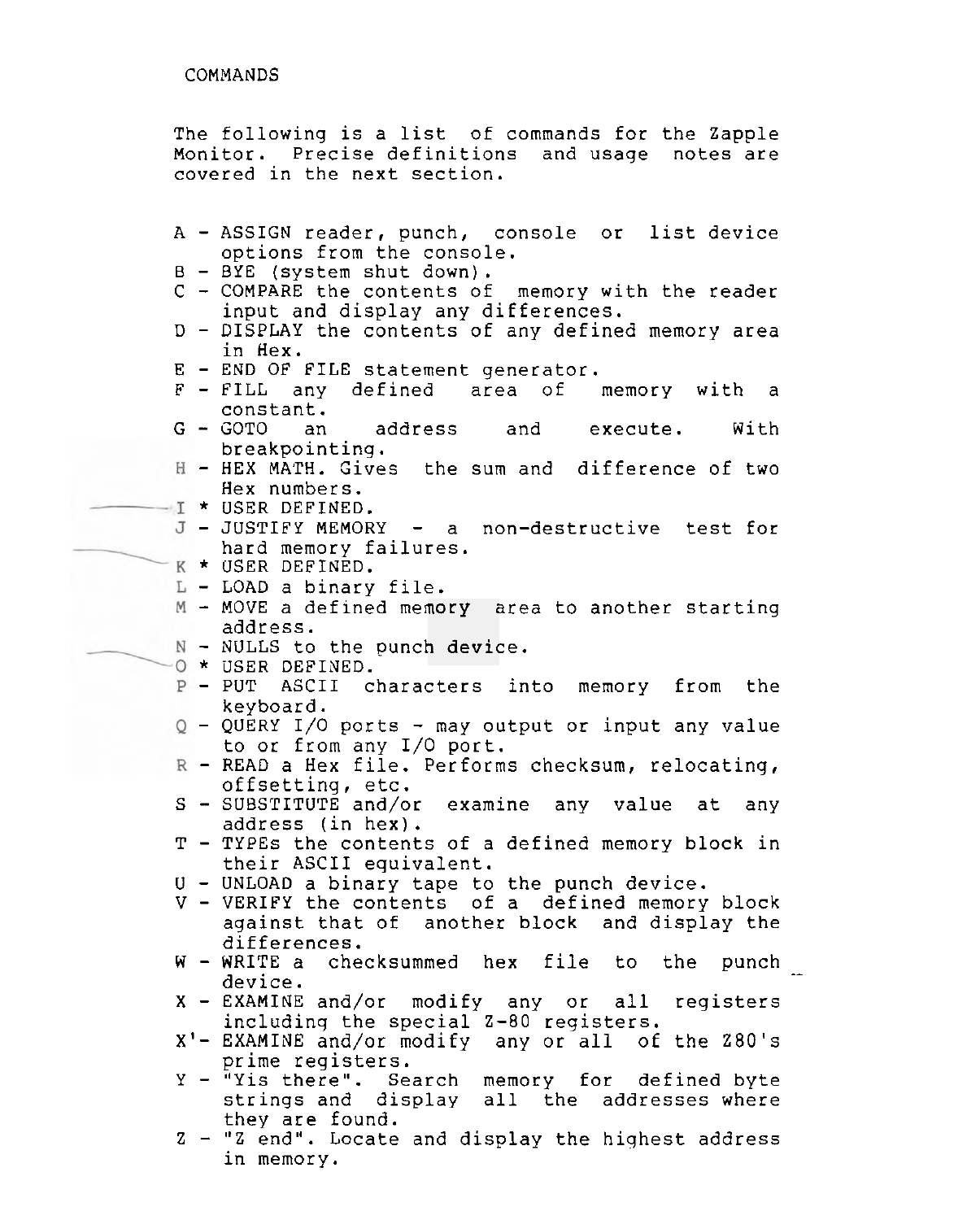SMB Assembly Manual

SYSTEM MONITOR BOARD ASSEMBLY MANUAL Copyright 1977 by TECHNICAL DESIGN LABS, INC. 1101 State Road Bldg. H Princeton, New Jersey 08540

CAUTION: THE SYSTEM MONITOR BOARD KIT CONTAINS SEVERAL STATIC SENSITIVE DEVICES. DO NOT REMOVE THESE FROM THEIR PROTECTIVE PACKAGING UNTIL THEY ARE NEEDED IN ASSEMBLY. THEN FOLLOW THE HANDLING INSTRUCTIONS IN THIS MANUAL. FAILURE TO HEED THIS PRECAUTION MAY RESULT IN PERMANENT DAMAGE TO THESE DEVICES AND WOULD AUTOMATICALLY VOID THE WARRANTY.

# A. ABOUT BUILDING KITS

Assembling a piece of equipment and finding that it works properly on its first checkout can be a great source of pride and enjoyment. Two factors can make this<br>experience possible for you. The first is quality experience possible for you. The first engineering, which involves properly designing the equipment, securing reliable components, and preparing clear assembly and operating instructions. The second is careful construction. We at TDL have taken care of the first factor. You must be responsible for the second. To help you in this, we offer the following construction tips, which are considered standard operating procedure in many commercial shops. Following these will help ensure that your kit works properly the first time.

- ALWAYS read all of the instructions before starting to build.
- Always work in a clean, well-lighted area.
- Use only high quality rosin core solder of a gauge similar to that of the leads being soldered.
- Make sure that you have all the parts needed in a given stage of construction before beginning that stage.
- Use the lowest-power soldering iron that will get the job done. A 25 watt iron is quite adequate for this kit.
- Use a fine-point soldering iron, and keep the tip clean and well-tinned.
- 7. Avoid overheating the PC board and components.
- Before soldering a component, check to make sure that it belongs at that place. Having to remove and resolder a part is difficult, and it is likely that either the board or the component will be damaged in the process.

Apply the solder to the iron tip, the pad and the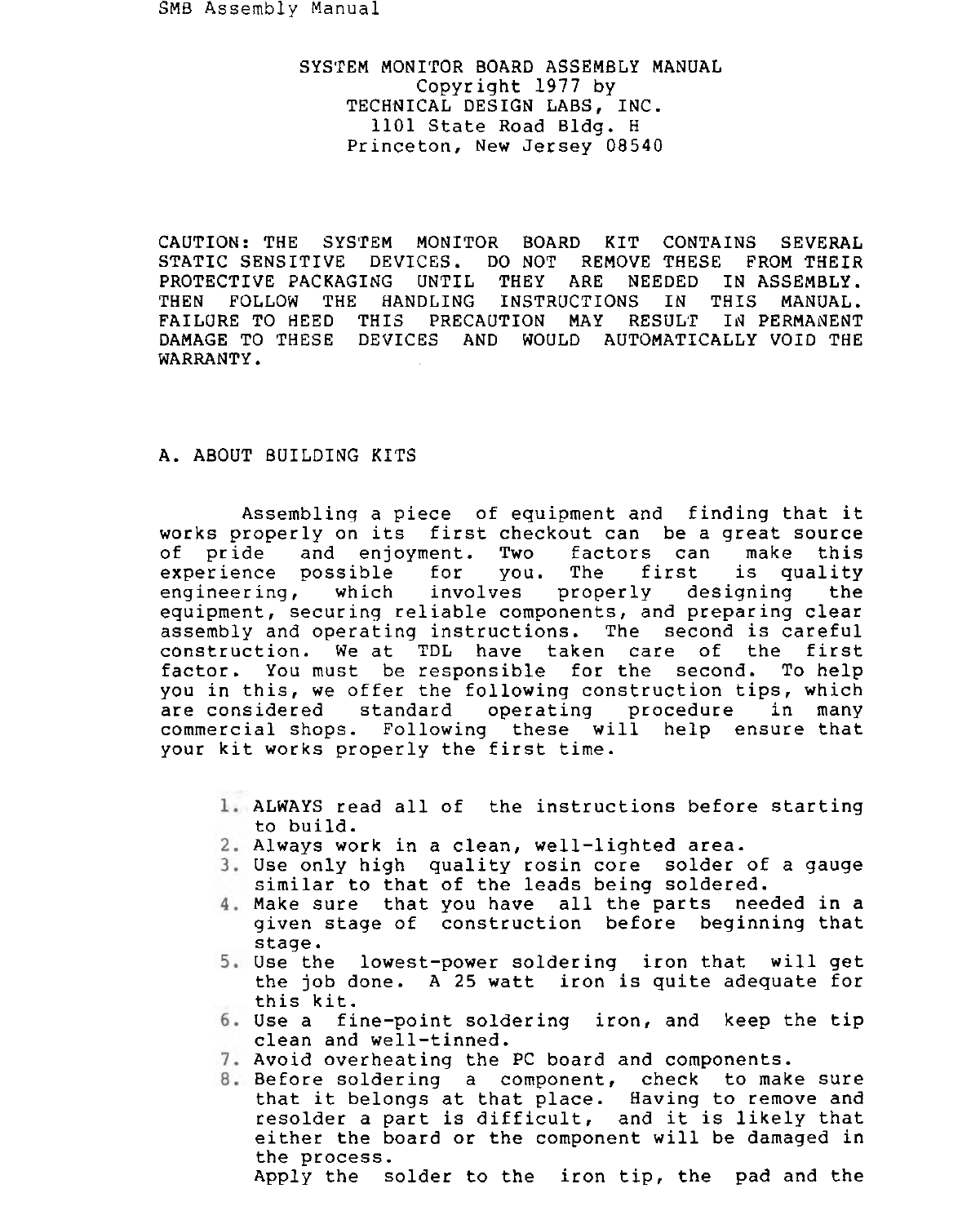- ( ) The voltage at the cathode (band) of CR12 should be  $+12$  volts.
- ( ) The voltage at the anode (arrow) of CRll should be -12 volts. The leads will have to be reversed on voltmeters which do not have provision for measuring negative Turn the system's power off and remove the board.

Install all of the following except those with a double asterisk, \*\*, into their respective sockets:

| POSITION        | P.  | IC                |  |
|-----------------|-----|-------------------|--|
| <b>Rl-R8</b>    |     | ResistorPack      |  |
| 91              |     | 74LS367           |  |
| U <sub>0</sub>  |     | 8T97              |  |
| U37             |     | 8T97              |  |
| iya             |     | 74LS367           |  |
| US <sup></sup>  |     | 74LS367           |  |
| U6              |     | 74LS367<br>!z     |  |
| IJ7             |     | 74LS367<br>سرا    |  |
| U8              |     | 74LS367<br>t,     |  |
| $\sqrt{09}$     |     | 4528              |  |
| <b>U10</b>      |     | <b>74LS02</b>     |  |
| 611             |     | <b>74LS20</b>     |  |
| <b>U12</b>      |     | <b>74LS02</b>     |  |
| <b>J13</b>      |     | <b>74LS27</b>     |  |
| <b>U14</b>      |     | <b>74LS20</b>     |  |
| <b>U15</b>      |     | 4804              |  |
| <b>U16</b>      | * * | 4804              |  |
| <b>U17</b>      | * * | 4804              |  |
| <b>U18</b>      | * * | 4804              |  |
| <b>U19</b>      | **  | MK34038NorC28050M |  |
| <b>U20</b>      | **  | 6850              |  |
| U21             | **  | 6850              |  |
| <b>U22</b>      | **  | 6850              |  |
| 023             |     | 74LS138           |  |
| <b>U24</b>      | * * | 14411             |  |
| U <sub>25</sub> |     | <b>74LS04</b>     |  |
| <b>U26</b>      | * * | 6820              |  |
| U27             |     | TIL113            |  |
| <b>U28</b>      |     | TIL113            |  |
| <b>U29</b>      |     | 1488              |  |
| W30             |     | TIL113            |  |
| U31             |     | <b>TIL113</b>     |  |
| <b>U32</b>      |     | 1489              |  |
| U33             |     | 3130              |  |
| U34             |     | 4070              |  |
| <b>U35</b>      |     | 4528              |  |
| U36             |     | 4047              |  |

\* An IC with an asterisk indicates that the label on the silk-screen may not be exactly the same as the above list shows. Go by the above list when there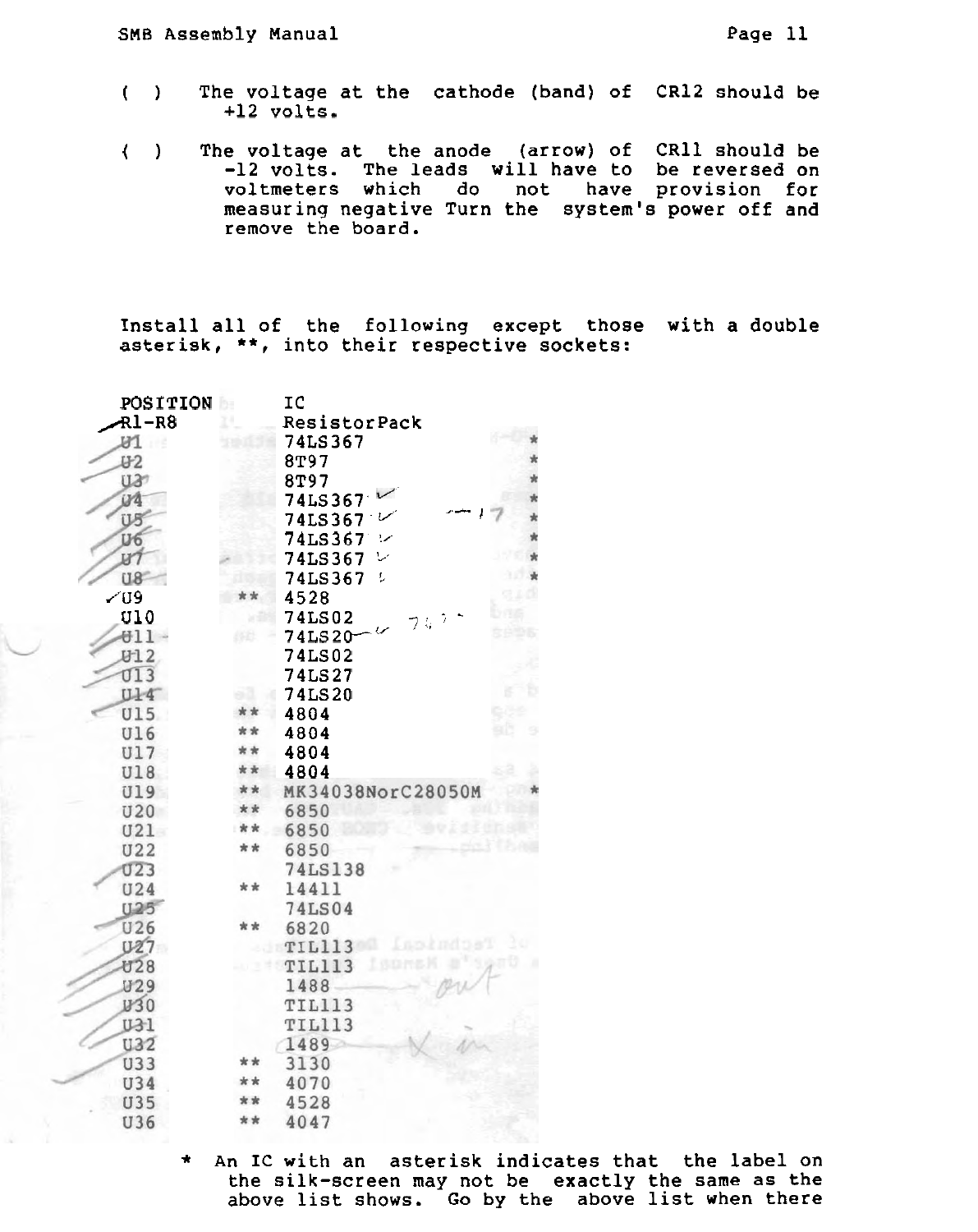

**5 SEARCH PARK II PLOG H 1131 STATE ROAD** ZQINCE-2N **NEiV JEqSiY 08540** 1%) **921-0321**  Technical Memorandum

Page 1 of 3



I

 $\mathbf{I}$ 

I

Equipment: TDL System Monitor Board

Situation: Lack of EMM-SEMI 4804 RAMS prevents the implementation of user **1/0** routines.

<sup>I</sup>I / solution: The enclosed routine, when placed at 0038 (Hex) will allow the implementation of user I/O routines and the 3 unused commands in the monitor.

# Please Note!

This routine uses the RST 7 facility as does the break-point feature of the monitor. If a RST 7 is hit, and is not within the external transfer vector area of the monitor, this routine will restore all registers and trap to the break-point. However, if you use the G command with more than one address then the monitor will place a jump to its break-point at 00038 (Hex).

For routine see the two attached sheets.

Copyriqht 1977 by Technical Design Labs, Inc. Permission to copy is granted to authorized dealers only and only for non-profit'distribution to owners of the referenced equipment.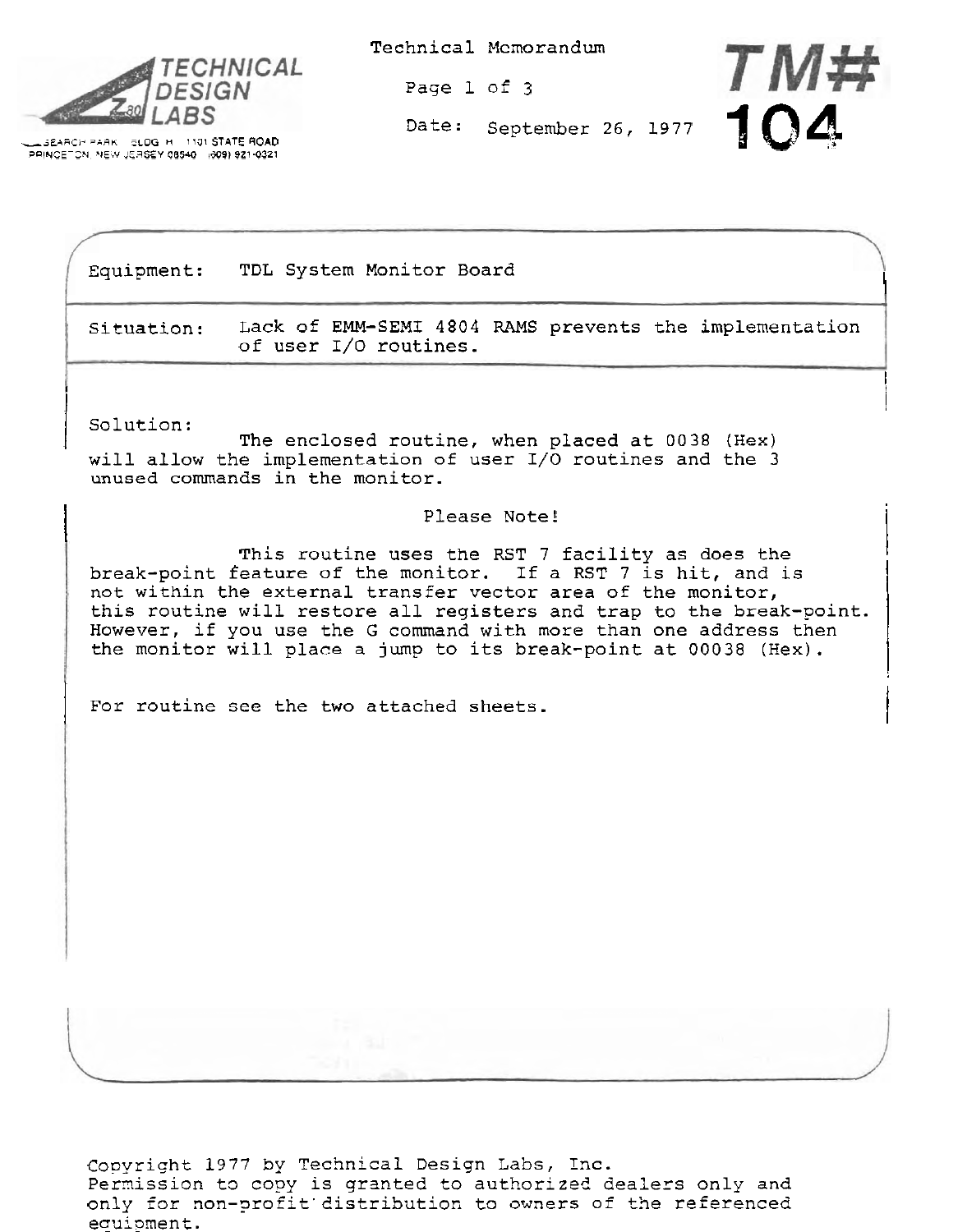TM#104 Page 2 of 3 9/26/77

- .LIST
- . PABS
- . LADDR

IF THE EMM-SEMI 4804 RAM CHIPS ARE NOT ; PRESENT IN THE SYSTEM MONITOR BOARD, THE ; EXTERNAL TRANSFER VECTOR AT F800 (HEX) CANNOT ; BE USED. WHEN ATTEMPTING TO IMPLEMENT A USER ; PROVIDED 1/0 ROUTINE OR ONE OF THE UNUSED ; COMMANDS, THE PROCESSOR WILL EXECUTE A RST 7 ; INSTRUCTION. IF THIS ROUTINE IS PLACED AT ; 0038 (HEX) IT WILL CAUSE A BRANCH TO THE ; PROPER ROUTINE, BASED UPON AN ADDRESS TAKEN ; FROM A TABLE.

| 0038                                                                 |                                                                                  | $.$ LOC |                                                                                      |                                                                                       | 0038H ; RESTART 7 LOCATION                                                                                                            |
|----------------------------------------------------------------------|----------------------------------------------------------------------------------|---------|--------------------------------------------------------------------------------------|---------------------------------------------------------------------------------------|---------------------------------------------------------------------------------------------------------------------------------------|
| 0038                                                                 | C33B00                                                                           | RST7:   | JMP                                                                                  | NORAM                                                                                 | ; SPACE FOR TRAP                                                                                                                      |
| 003B<br>003C<br>003D<br>003F<br>0040                                 | E3<br>F <sub>5</sub><br>3EF8<br>BC<br>2805                                       | NORMA:  | XTHL<br>PUSH<br><b>MVI</b><br>$\text{CMP}$<br>JRZ                                    | <b>PSW</b><br>A, OF8H<br>H<br>OK                                                      | ; GET DUMMY RETURN<br>; SAVE IT<br>; TEST<br>; RETURN                                                                                 |
| 0042<br>0043 E3<br>0044                                              | F1<br>C31EF0                                                                     | NG:     | POP<br>XTHL<br>JMP                                                                   | <b>PSW</b><br><b>OFOLEH</b>                                                           | $;$ GO<br>;  T0<br>TRAP<br>$\mathcal{F}^{\text{max}}$                                                                                 |
| 0047<br>0049<br>004A<br>004C<br>004D<br>004E<br>0050<br>0053         | 3E23<br><b>BD</b><br><b>38F6</b><br>C <sub>5</sub><br>2D<br>2600<br>010307<br>29 | OK:     | <b>MVI</b><br>$\text{CMP}$<br><b>JRC</b><br>PUSH<br>DCR.<br><b>MVI</b><br>LXI<br>DAD | A, 23H<br>L<br>NG<br>$\mathbf{B}$<br>$\mathbf{L}$<br>H <sub>0</sub><br>B, 703H<br>H   | : CHECK FOR<br>; BEYOND<br>$\mathbf{r}$<br>TABLE<br>; FOR LATER<br>; ADJ VALUE<br>$;$ FOR $/3$<br>; LEFT SHIFT                        |
| 0054<br>0055<br>0056<br>0057<br>0059<br>005A                         | 29<br>7 <sup>C</sup><br>91<br>3802<br>23<br>67                                   | DIV1:   | DAD.<br><b>MOV</b><br>SUB<br><b>JRC</b><br>INX<br><b>MOV</b>                         | H<br>A, H<br>$\mathbf{C}$<br>DIV2<br>H<br>H.A                                         | : AGAIN<br>; SUBTRACT<br>; DIVISOR<br>;QUOTIENT 0<br>:QUOTIENT 1<br>:NEW DIVIDEND                                                     |
| $005B$ 05<br>005C                                                    | <b>20F6</b>                                                                      | DIV2:   | DCR<br><b>JRNZ</b>                                                                   | $\mathbf{B}$<br>DIV1                                                                  | : DECREMENT COUNT<br>; STILL MORE                                                                                                     |
| 005E<br>0060<br>0061<br>0064<br>0065<br>0068<br>0069<br>006A<br>006B | 2600<br>29<br>017400<br>09<br>017200<br>7E<br>02<br>23<br>03                     |         | MVI<br>DAD<br>LXI<br>DAD<br>LXI<br>MOV<br><b>STAX</b><br>INX<br>INX                  | H, O<br>Н<br>$\, {\bf B} \,$<br>B, JUMP+1<br>A, M<br>$\mathbf{B}$<br>H<br>$\mathbf B$ | ; L HAS QUOTIENT H HAS REMAINDER<br>; CLEAR REMAINDER<br>; TWO BYTES<br>B. TABLE ; PER ENTRY<br>; ENTRY ADDRESS<br>GET LOW:<br>; BYTE |
| 006C                                                                 | <b>7E</b>                                                                        |         | <b>MOV</b>                                                                           | A, M                                                                                  | ; GET HIGH                                                                                                                            |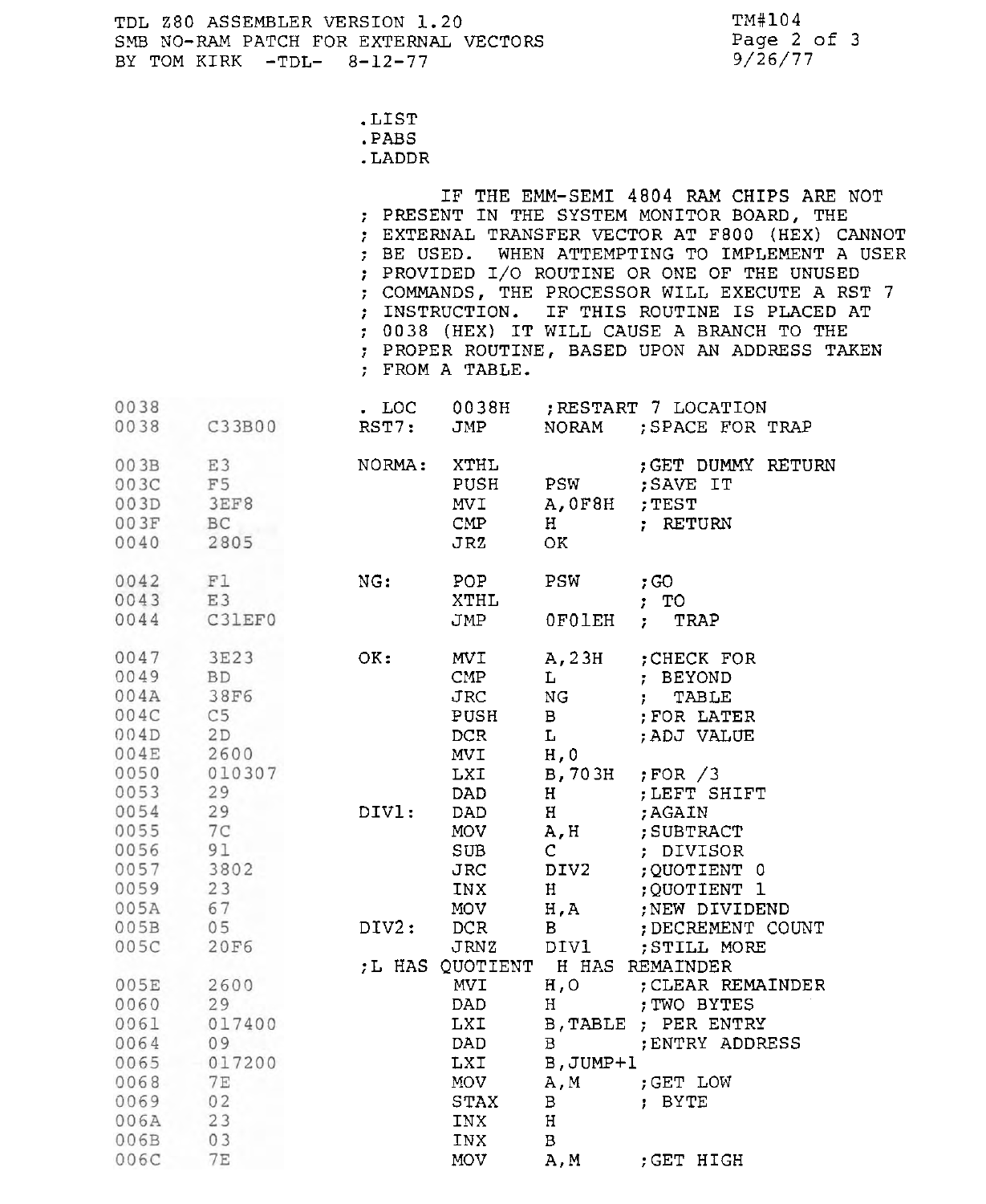$TM#104$ Page 3 of 3 9/26/77

| 006E<br>POP<br>; IT S LATER<br>в<br>006F<br>F<br>PSW<br>POP<br>: RESTORE<br>0070<br>POP<br>H<br>: REGISTERS<br>007<br>JMP.<br>C30000<br>JUMP:<br>:SPLIT<br>$\mathbf{v} = \mathbf{v}$ |
|--------------------------------------------------------------------------------------------------------------------------------------------------------------------------------------|
|--------------------------------------------------------------------------------------------------------------------------------------------------------------------------------------|

|      |      |        | COMMAND ROUTINES. |        | THIS TABLE IS TO BE FILLED<br>WITH<br>THE ADDRESSES OF THE VARIOUS I/O AND |
|------|------|--------|-------------------|--------|----------------------------------------------------------------------------|
|      |      |        |                   |        | (THE PRESENT ADDRESSES ARE FOR THE TTY.)                                   |
| 0074 | 1FF6 | TABLE: | .WORD             | OF61FH | : CONSOLE INPUT                                                            |
| 0076 | 90F4 |        | .WORD             | 0F490H | ; CONSOLE OUTPUT                                                           |
| 0078 | 1FF6 |        | .WORD             | 0F61FH | ;HIGH-SPEED READER                                                         |
| 007A | 1FF6 |        | .WORD             | OF61FH | ; USER READER                                                              |
| 007C | 90F4 |        | .WORD             | 0F490H | HIGH-SPEED PUNCH                                                           |
| 007E | 90F4 |        | . WORD            | 0F490H | ; USER PUNCH                                                               |
| 0080 | 90F4 |        | .WORD             | 0F490H | :LINE PRINTER                                                              |
| 0082 | 90F4 |        | .WORD             | 0F490H | ; USER PRINTER                                                             |
| 0084 | 20F5 |        | .WORD .           | 0F520H | ;CONSOLE STATUS                                                            |
| 0086 | 1EF0 |        | .WORD             | OFOIEH | :I COMMAND                                                                 |
| 0088 | 1EF0 |        | .WORD             | OFOIEH | : K COMMAND                                                                |
| 008A | 1EF0 |        | .WORD .           | 0F01EH | :O COMMAND                                                                 |

.END

# +++++ SYMBOL TABLE +++++

| DIVI | 0054 | DIV2.        | 005B  | JUMP | 0071 |
|------|------|--------------|-------|------|------|
| NC.  | 0042 | <b>NORAM</b> | 00.3B | OK.  | 0047 |
| RST7 | 0038 | TABLE        | 0074  |      |      |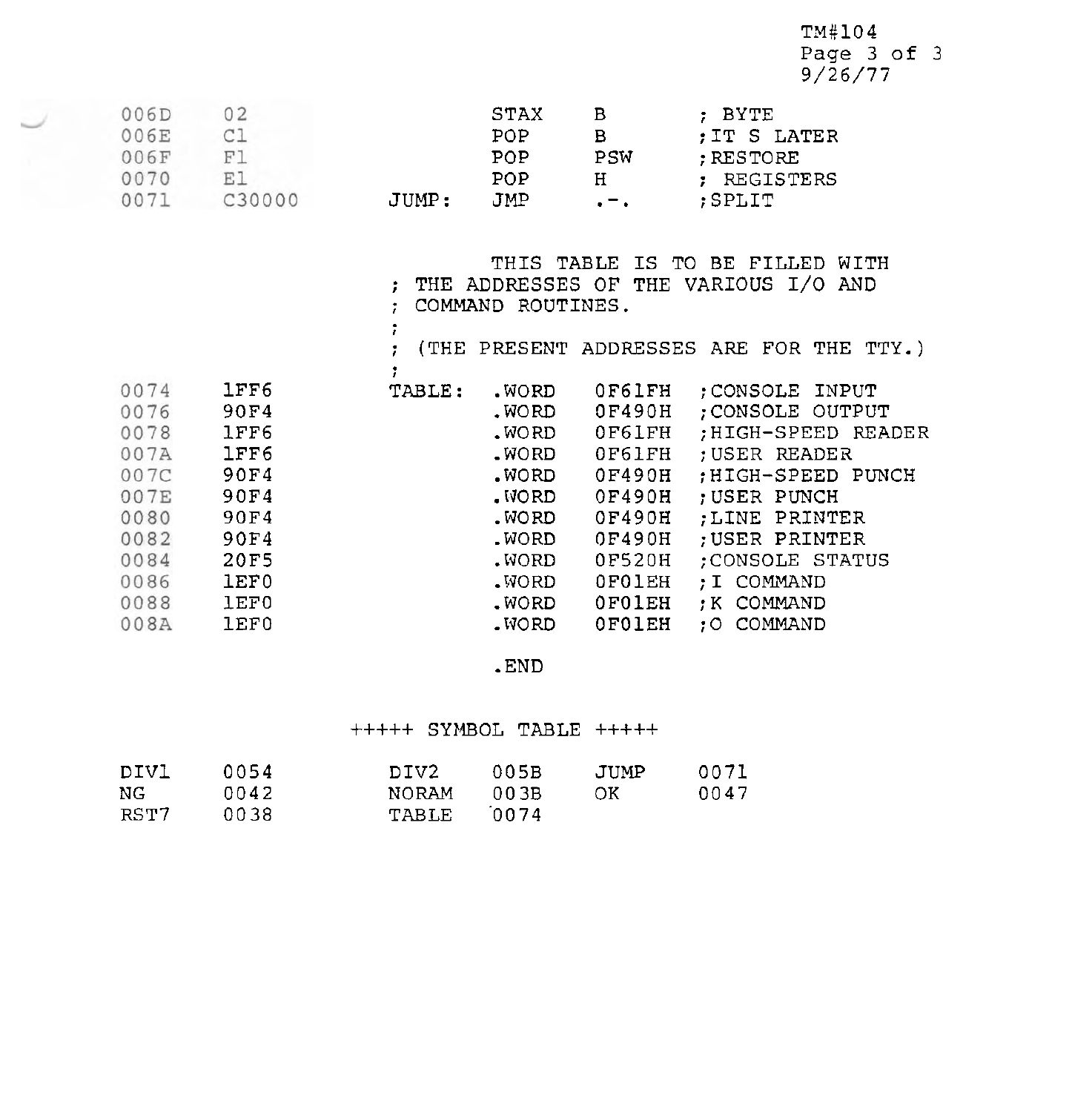

**EXAMPLE 80 LABS**<br> **PRINCETON. NEW JERSEY 08540** (609) 921-0321

Technical Memorandum

Page 1 of 1

Date: 10/19/77



|            | Equipment: System Monitor Board                                                                                                                                                                                                                                                                                                                                                                                                                                                                                      |
|------------|----------------------------------------------------------------------------------------------------------------------------------------------------------------------------------------------------------------------------------------------------------------------------------------------------------------------------------------------------------------------------------------------------------------------------------------------------------------------------------------------------------------------|
| Situation: | Reset will not restart monitor, and will cause programs<br>to blow-up.                                                                                                                                                                                                                                                                                                                                                                                                                                               |
| Solution:  | The reset circuitry uses a CMOS one-shot CD4528,<br>chip U9. The cassette circuit also uses the 4528,<br>U35. But for various reasons involving response<br>time, only one manufacturer's 4528 has been found<br>to be satisfactory for U9, the Fairchild Chip. Due<br>to the short supplies of Fairchild CMOS, only one<br>is packed in each System Monitor Board. The SMB<br>owner should make certain that the U9 is the Fair-<br>child, and not some other brand chip. Any brand<br>4528 will suffice for (U35). |
|            |                                                                                                                                                                                                                                                                                                                                                                                                                                                                                                                      |

Copyright 1977 by Technical Design Labs, Inc. Permission to copy is granted to authorized dealers only and only for non-profit distribution to owners of the referenced equipment .